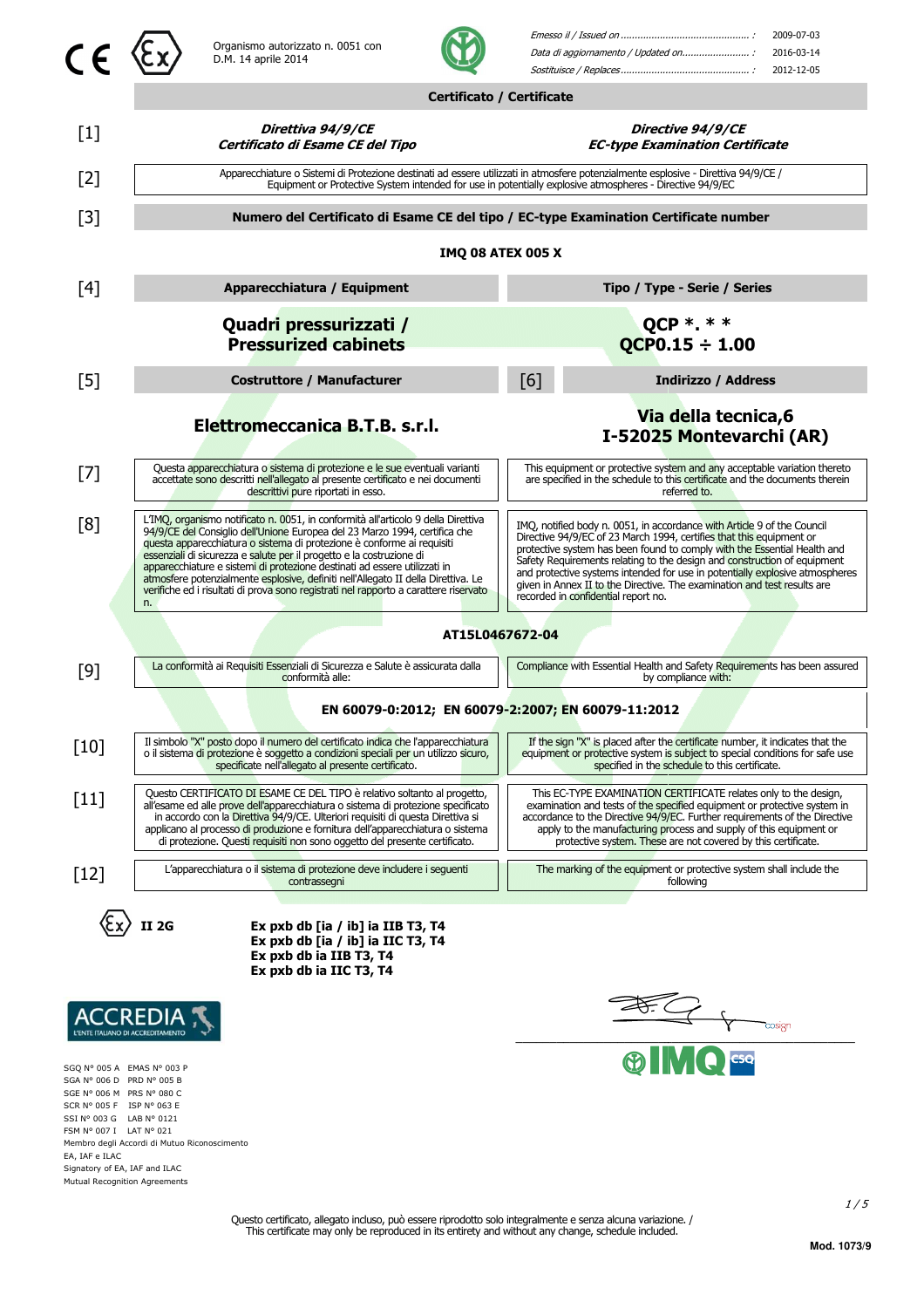

| Data di aggiornamento / Updated on  : 2016-03-14 |  |
|--------------------------------------------------|--|
| <i>Sostituisce / Replaces </i> 2012-12-05        |  |

# [13] **Allegato Annex**

[14] **Numero del Certificato di Esame CE del tipo EC-type Examination Certificate number** 

# **IMQ 08 ATEX 005 X**

### [15] **Descrizione dell'apparecchiatura Equipment description**

Quadro elettrico di strumentazione e controllo protetto da un'apparecchiatura pressurizzata. L'unità di pressurizzazione contiene una custodia a tenuta di fiamma (Ex-d secondo EN 60079-1) adatta ad elementi a sicurezza intrinseca (Ex ia/ib secondo EN 60079-11), quando collocata in zona pericolosa, e permette la pressurizzazione tramite compensazione delle perdite.

Il quadro contiene una serie di equipaggiamenti specificati nei documenti descrittivi, in particolare uno o più equipaggiamenti elettrici di tipo certificato e un sistema di raffreddamento con scambiatore a fascia tubiero.

Il quadro usa dei dispositivi di sicurezza che costituiscono parti collegate alla sicurezza di un sistema di controllo. La sicurezza e l'integrità del sistema sono compatibili con una valutazione in guasto singolo. La valutazione è stata effettuata seguendo i requisiti della norma EN 50495:2008.

Electrical cabinet of device and control protected by pressurized apparatus. Pressurization unit contains a flameproof enclosure (Ex-d according EN 60079-1) fitted to intrinsic safety elements (Ex ia/ib according to EN 60079-11) when located in hazardous area, permitting pressurization by leakage compensation.

The cabinet contains a set of equipments specified by descriptive documents, in particular one or more electrical equipments of certified type and added cooling system with tube heat exchanger.

The cabinet is equipped with safety device which form safety related part of a control system. The safety and integrity of the control system is consistent with an evaluation in single fault. The evaluation has been performed following the requirements of EN 50495:2008 standard.

| [15.1] | Identificazione dei Modelli / Serie | <b>Models / Series Identification</b> |
|--------|-------------------------------------|---------------------------------------|
|        | <b>OCP0.15</b>                      | <b>OCP0.15</b>                        |
|        | QCP0.30                             | <b>OCP0.30</b>                        |
|        | OCP0.45                             | <b>OCP0.45</b>                        |
|        | <b>OCP0.60</b>                      | <b>OCP0.60</b>                        |
|        | QCP0.80                             | QCP0.80                               |
|        | OCP1.00                             | <b>OCP1.00</b>                        |
|        |                                     |                                       |

# [15.2] **Dati nominali Ratings**

|                                                                                                   | <b>QCP0.15</b>            | <b>QCP0.30</b>       | <b>QCP0.45</b>           | <b>QCP0.60</b>          | <b>QCP0.80</b>          | <b>QCP1.00</b>           |
|---------------------------------------------------------------------------------------------------|---------------------------|----------------------|--------------------------|-------------------------|-------------------------|--------------------------|
| Volume interno libero /<br>free internal volume                                                   | $0.1 \text{ m}^3$         | $0.2 \text{ m}^3$    | $0.3 \text{ m}^3$        | $0.4 \text{ m}^3$       | $0,53 \text{ m}^3$      | $0,66 \text{ m}^3$       |
| Portata minima di lavaggio per il gas protettivo /<br>Minimal purging flow rate of protective gas | 9,1 $Nm^3/h$              | 9.1 $Nm^3/h$         | 14.3 $Nm^3/h$            | $26$ Nm <sup>3</sup> /h | $26$ Nm <sup>3</sup> /h | 29 $Nm^3/h$              |
| Durata minima lavaggio /<br>Minimal purging duration                                              | 8 min                     | $15 \text{ min}$     | $15$ min                 | $15 \text{ min}$        | 15 min                  | $16$ min                 |
| Sovrapressione minima /<br>Minimal overpressure                                                   | 80 Pa                     | 80 Pa                | 80 Pa                    | 80 Pa                   | 80 Pa                   | 80 Pa                    |
| Sovrapressione massima /<br>Maximal overpressure                                                  | 1500 Pa                   | 1500 Pa              | 1500 Pa                  | 1500 Pa                 | 1500 Pa                 | 1500 Pa                  |
| Massima portata di perdita /<br>Maximal leakage rate                                              | $0,32$ Nm <sup>3</sup> /h | $0.5 \text{ Nm}^3/h$ | $0.7$ Nm <sup>3</sup> /h | $1 \text{ Nm}^3/h$      | $1 \text{ Nm}^3/h$      | $1,5$ Nm <sup>3</sup> /h |
| Punto di controllo sovrapressione /<br>Control point of overpressure                              | valvola / valve           |                      |                          |                         |                         |                          |

| [15.3] |           |               | Dati di Sicurezza                               |  | <b>Safety Ratings</b> |               |                                                              |  |
|--------|-----------|---------------|-------------------------------------------------|--|-----------------------|---------------|--------------------------------------------------------------|--|
|        | Vmax      | ÷             | 1000V                                           |  | Vmax                  | ÷             | 1000V                                                        |  |
|        | Imax      |               | 1500A                                           |  | Imax                  |               | 1500A                                                        |  |
|        | Pmax      | ÷             | 750 kVA                                         |  | Pmax                  | ÷             | 750 kVA                                                      |  |
|        | Frequenza | $\mathcal{L}$ | 50/60 Hz                                        |  | Frequency             | $\mathcal{L}$ | 50/60 Hz                                                     |  |
| [15.4] |           |               | Temperatura ambiente e<br>Classe di temperatura |  |                       |               | <b>Ambient temperature and</b><br><b>Temperature classes</b> |  |

ATEX 94/9/CE - IMQ 08 ATEX 005 X 2 / 5

Questo certificato, allegato incluso, può essere riprodotto solo integralmente e senza alcuna variazione. / This certificate may only be reproduced in its entirety and without any change, schedule included.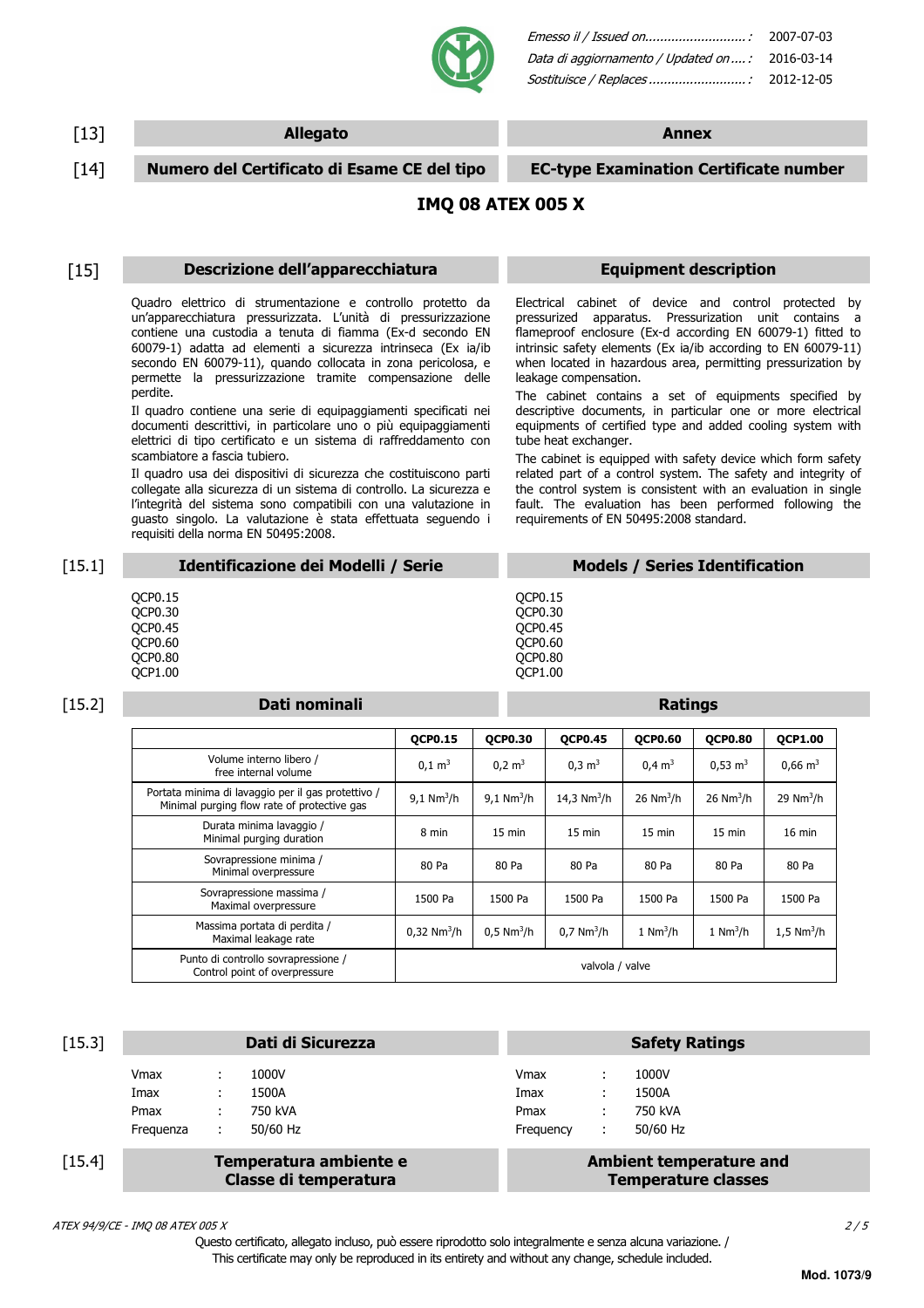

| Data di aggiornamento / Updated on  : 2016-03-14 |  |
|--------------------------------------------------|--|
| <i>Sostituisce / Replaces </i> 2012-12-05        |  |

| $[13]$   | <b>Allegato</b>                                                  |                                                                                                                                                                                                                                                                                                                                                                                   | <b>Annex</b>                                                                    |                                                                                                                                                                                                                                                                                                                       |                |  |
|----------|------------------------------------------------------------------|-----------------------------------------------------------------------------------------------------------------------------------------------------------------------------------------------------------------------------------------------------------------------------------------------------------------------------------------------------------------------------------|---------------------------------------------------------------------------------|-----------------------------------------------------------------------------------------------------------------------------------------------------------------------------------------------------------------------------------------------------------------------------------------------------------------------|----------------|--|
| $[14]$   |                                                                  | Numero del Certificato di Esame CE del tipo                                                                                                                                                                                                                                                                                                                                       | <b>EC-type Examination Certificate number</b>                                   |                                                                                                                                                                                                                                                                                                                       |                |  |
|          |                                                                  |                                                                                                                                                                                                                                                                                                                                                                                   | <b>IMQ 08 ATEX 005 X</b>                                                        |                                                                                                                                                                                                                                                                                                                       |                |  |
|          | T <sub>amb</sub> : -20°C $\div$ +60°C.                           | I quadri assumono la classe di temperatura T3 oppure T4 con                                                                                                                                                                                                                                                                                                                       | $20^{\circ}$ C ÷ +60 $^{\circ}$ C.                                              | The assemblies have temperature class T3 or T4 with $T_{amb}$ : -                                                                                                                                                                                                                                                     |                |  |
| $[15.5]$ |                                                                  | Grado di protezione (IP)                                                                                                                                                                                                                                                                                                                                                          |                                                                                 | Degree of protection (IP code)                                                                                                                                                                                                                                                                                        |                |  |
|          |                                                                  | <b>IP65</b>                                                                                                                                                                                                                                                                                                                                                                       |                                                                                 |                                                                                                                                                                                                                                                                                                                       |                |  |
| $[15.6]$ |                                                                  | <b>Avvertenze</b>                                                                                                                                                                                                                                                                                                                                                                 |                                                                                 | <b>Warnings</b>                                                                                                                                                                                                                                                                                                       |                |  |
| 15.6.1   | Non aprire sotto tensione.<br>Vedere istruzioni prima di aprire. |                                                                                                                                                                                                                                                                                                                                                                                   | Do not open when energized.<br>See instructions before opening.                 |                                                                                                                                                                                                                                                                                                                       |                |  |
| 15.6.2   | "Attenzione, rischio di soffocamento"                            | Se il gas di protezione non è aria (gas inerte):                                                                                                                                                                                                                                                                                                                                  | If protective gas is not air (inert gas):<br>"Caution, suffocation risk"        |                                                                                                                                                                                                                                                                                                                       |                |  |
| 15.6.3   | pressurizzato:<br>"Non aprire in atmosfera esplosiva"            | Sulla centralina con batterie, quando installata nel quadro                                                                                                                                                                                                                                                                                                                       | installed in pressurized cabinet:<br>"Do not open in explosive atmosphere"      | On the automation compartment including battery, when                                                                                                                                                                                                                                                                 |                |  |
| $[16]$   |                                                                  | <b>Rapporto</b>                                                                                                                                                                                                                                                                                                                                                                   |                                                                                 | <b>Report</b>                                                                                                                                                                                                                                                                                                         |                |  |
|          |                                                                  | AT15L0467672-04                                                                                                                                                                                                                                                                                                                                                                   |                                                                                 |                                                                                                                                                                                                                                                                                                                       |                |  |
| $[16.1]$ |                                                                  | <b>Prove individuali</b>                                                                                                                                                                                                                                                                                                                                                          |                                                                                 | <b>Routine (factory) tests</b>                                                                                                                                                                                                                                                                                        |                |  |
| 16.1.1   | 60079-2.                                                         | Il costruttore deve effettuare le prove individuali previste al<br>paragrafo 27 della norma EN 60079-0 e al paragrafo 17 della EN                                                                                                                                                                                                                                                 | 60079-2.                                                                        | The manufacturer must carry out the routine test prescribed<br>at clause 27 of the EN 60079-0 and at clause 17 of the EN                                                                                                                                                                                              |                |  |
| $[16.2]$ |                                                                  | Documenti descrittivi                                                                                                                                                                                                                                                                                                                                                             |                                                                                 | <b>Descriptive documents</b>                                                                                                                                                                                                                                                                                          |                |  |
|          | N.                                                               | Titolo /<br><b>Title</b>                                                                                                                                                                                                                                                                                                                                                          | <b>Revisione /</b><br><b>Revision</b>                                           | Pagine /<br>Pages                                                                                                                                                                                                                                                                                                     | Data /<br>Date |  |
|          |                                                                  | DL-43AI00008.2                                                                                                                                                                                                                                                                                                                                                                    |                                                                                 | 59                                                                                                                                                                                                                                                                                                                    | 2012-11-21     |  |
| $[16.3]$ |                                                                  | Conformità alla documentazione                                                                                                                                                                                                                                                                                                                                                    |                                                                                 | <b>Conformity with the documentation</b>                                                                                                                                                                                                                                                                              |                |  |
| 16.3.1   | documentazione.                                                  | Il costruttore deve condurre tutte le verifiche e le prove<br>necessarie ad assicurarsi che il prodotto sia conforme alla                                                                                                                                                                                                                                                         | documentation.                                                                  | The manufacturer shall carry out the verifications or tests<br>necessary to ensure that the product complies with the                                                                                                                                                                                                 |                |  |
| 16.3.2   | responsabilità che:<br>esito positivo.                           | Contrassegnando il prodotto in conformità all'art. 29 della norma<br>EN 60079-0, il costruttore dichiara sotto la sua sola<br>il prodotto è stato costruito in conformità ai requisiti delle<br>norme applicabili e pertinenti in materia di sicurezza;<br>le verifiche e prove individuali previste all'art. 28.1 della<br>Norma EN 60079-0 sono state condotte e completate con | EN 60079-0, the<br>responsibility that:<br>safety matters;<br>positive results. | Marking the equipment in accordance with Clause 29 of<br>manufacturer<br>attests<br>• the equipment has been constructed in accordance with<br>the applicable requirements of the relevant standards in<br>the routine verifications and routine tests in 28.1 of<br>EN 60079-0 have been successfully completed with | on his<br>own  |  |
| $[16.4]$ |                                                                  | Condizioni per l'installazione                                                                                                                                                                                                                                                                                                                                                    |                                                                                 | <b>Installation conditions</b>                                                                                                                                                                                                                                                                                        |                |  |
| 16.4.1   |                                                                  | L'apparecchiatura in oggetto è prevista per essere installata in<br>luoghi in cui vi siano le condizioni ambientali espressamente<br>specificate all'art. 1, par. 2 della EN 60079-0.<br>L'installazione e l'uso in condizioni atmosferico-ambientali al di<br>fuori dei suddetti intervalli richiedono considerazioni speciali e                                                 |                                                                                 | Above referred equipment is foreseen to be installed in<br>locations where there are environmental conditions, as clearly<br>specified at clause 1, par. 2 of EN 60079-0.<br>Installation and use in atmospheric and environmental<br>conditions that are out of above mentioned intervals request                    |                |  |

ATEX 94/9/CE - IMQ 08 ATEX 005 X 3 / 5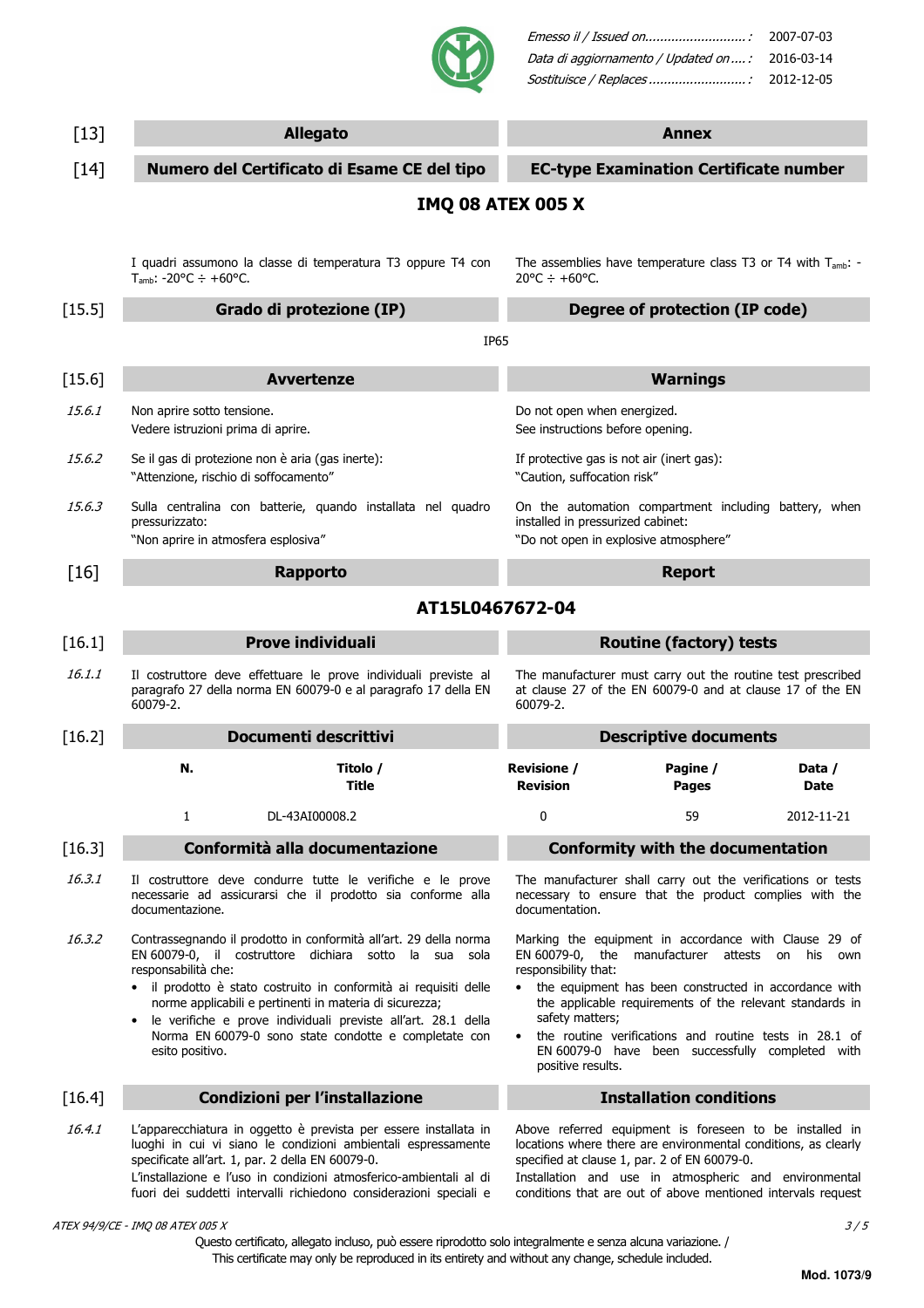

| Data di aggiornamento / Updated on  : 2016-03-14 |  |
|--------------------------------------------------|--|
|                                                  |  |

| $[13]$ |                          | <b>Allegato</b>                                                                                                                                                                                                                                                                                                                 |                                                                                                                                                                                                                                                                       | <b>Annex</b>                                                                                                                                                                                                                                                            |  |
|--------|--------------------------|---------------------------------------------------------------------------------------------------------------------------------------------------------------------------------------------------------------------------------------------------------------------------------------------------------------------------------|-----------------------------------------------------------------------------------------------------------------------------------------------------------------------------------------------------------------------------------------------------------------------|-------------------------------------------------------------------------------------------------------------------------------------------------------------------------------------------------------------------------------------------------------------------------|--|
| $[14]$ |                          | Numero del Certificato di Esame CE del tipo                                                                                                                                                                                                                                                                                     | <b>EC-type Examination Certificate number</b>                                                                                                                                                                                                                         |                                                                                                                                                                                                                                                                         |  |
|        | <b>IMQ 08 ATEX 005 X</b> |                                                                                                                                                                                                                                                                                                                                 |                                                                                                                                                                                                                                                                       |                                                                                                                                                                                                                                                                         |  |
|        |                          |                                                                                                                                                                                                                                                                                                                                 |                                                                                                                                                                                                                                                                       |                                                                                                                                                                                                                                                                         |  |
|        |                          | misure addizionali da parte dell'installatore o utilizzatore.<br>Tali eventuali condizioni avverse dovrebbero essere specificate al<br>fabbricante dall'utilizzatore; non rientra nelle prescrizioni delle<br>Norme applicabili di cui in [9] che l'Organismo di certificazione<br>confermi l'idoneità alle condizioni avverse. | installer or user.                                                                                                                                                                                                                                                    | special considerations and additional measures by the side of<br>These should be specified to the manufacturer by the user; it<br>is not a required by applicable standard listed in [9] that the<br>certification body confirm suitability for the adverse conditions. |  |
| 16.4.2 | l'installazione.         | L'utilizzatore deve seguire la norma EN 60079-14<br>per                                                                                                                                                                                                                                                                         | installation.                                                                                                                                                                                                                                                         | The user shall follow the EN 60079-14 standard for the                                                                                                                                                                                                                  |  |
| 16.4.3 |                          | L'utilizzatore deve connettere ai terminali a sicurezza intrinseca<br>soltanto elementi con caratteristiche elettriche minori o uguali<br>alle caratteristiche definite nei certificati degli elementi a<br>sicurezza intrinseca.                                                                                               |                                                                                                                                                                                                                                                                       | User shall connect, on intrinsic safety terminals, only elements<br>with electrical characteristics below or equal to characteristics<br>defined in any certificate of intrinsic safety elements.                                                                       |  |
| $[17]$ |                          | Condizioni speciali d'impiego (X)                                                                                                                                                                                                                                                                                               |                                                                                                                                                                                                                                                                       | Special condition for safe use (X)                                                                                                                                                                                                                                      |  |
| 17.1   |                          | L'utilizzatore deve prendere tutte le dovute precauzioni prima di<br>azionare il sistema di by-pass eventualmente incluso nel modulo<br>di pressurizzazione.                                                                                                                                                                    | User shall take all convenient precautions before using by-pass<br>system eventually included in the pressurization module.                                                                                                                                           |                                                                                                                                                                                                                                                                         |  |
| 17.2   | previsto.                | Tutti gli elementi elettrici che contribuiscono al suo corretto uso<br>e alla sua sicurezza, associati con questo apparecchio, quanto<br>collocati in zona pericolosa, devono essere protetti mediante uno<br>dei noti modi di protezione, certificati ed adeguati per l'uso                                                    | All electrical elements associated with this equipment and<br>contributing to his convenient using and safety shall, when<br>located in hazardous area, must be protected by one of well<br>known type of protection, certified and suitable for considered<br>using. |                                                                                                                                                                                                                                                                         |  |
| 17.3   | alimentato.              | Quando l'apparecchio è connesso con resistenze riscaldanti,<br>queste devono essere sotto tensione quando l'apparecchio non è                                                                                                                                                                                                   | When equipment is fitting with heating resistances these shall<br>be energized only when equipment will be de-energized.                                                                                                                                              |                                                                                                                                                                                                                                                                         |  |
| $[18]$ |                          | Requisiti essenziali di sicurezza e salute                                                                                                                                                                                                                                                                                      | <b>Essential Health and Safety Requirements</b>                                                                                                                                                                                                                       |                                                                                                                                                                                                                                                                         |  |
| Art.   |                          | Conformità                                                                                                                                                                                                                                                                                                                      |                                                                                                                                                                                                                                                                       | <b>Conformity</b>                                                                                                                                                                                                                                                       |  |
|        |                          | Questo Certificato non indica la conformità alla<br>sicurezza elettrica e ai requisiti prestazionali diversi<br>da quelli espressamente inclusi nelle Norme elencate<br>al punto [9].                                                                                                                                           |                                                                                                                                                                                                                                                                       | This Certificate <b>does not</b> indicate compliance<br>performance<br>with<br>electrical<br>safety<br>and<br>requirements other than those expressly<br>included in the Standards listed in [9].                                                                       |  |
|        |                          | Questo Certificato non copre pericoli derivanti da<br>ambientali<br>diverse<br>da<br>condizioni<br>quelle<br>espressamente e puntualmente indicate nell'art. 1<br>della EN 60079-0.                                                                                                                                             |                                                                                                                                                                                                                                                                       | This Certificate <b>does not</b> cover hazards coming<br>from environmental conditions different from<br>those clearly and precisely indicated in clause 1<br>of EN 60079-0.                                                                                            |  |
|        | 1.2.7                    | In accordo all'Allegato VIII della Direttiva                                                                                                                                                                                                                                                                                    | 1.2.7                                                                                                                                                                                                                                                                 | According Annex VIII of the Directive                                                                                                                                                                                                                                   |  |
|        | 1.4                      | Non verificato.                                                                                                                                                                                                                                                                                                                 | 1.4                                                                                                                                                                                                                                                                   | Not verified.                                                                                                                                                                                                                                                           |  |
|        | 1.5                      | Sono state seguiti i reguisiti della EN 50495 ed EN<br>61508.                                                                                                                                                                                                                                                                   | 1.5                                                                                                                                                                                                                                                                   | The requirements of EN 50495 and EN 61508<br>have been followed.                                                                                                                                                                                                        |  |
|        | 3                        | Non applicabile.                                                                                                                                                                                                                                                                                                                | 3                                                                                                                                                                                                                                                                     | Not applied.                                                                                                                                                                                                                                                            |  |
| $[19]$ |                          | Condizioni di Validità della Certificazione                                                                                                                                                                                                                                                                                     |                                                                                                                                                                                                                                                                       | <b>Certification Validity Conditions</b>                                                                                                                                                                                                                                |  |
| 19.1   |                          | L'uso di questo Certificato è soggetto allo Schema di<br>Certificazione e al Regolamento applicabile ai possessori di                                                                                                                                                                                                           |                                                                                                                                                                                                                                                                       | The use of this Certificate is subject to the Certification<br>Scheme and to the Regulation applicable to holders of IMQ                                                                                                                                                |  |

- e al Regolamento applicabile ai possessori di Certificati IMQ.
- 19.2 La validità del certificato è soggetta alla condizione che il costruttore si conformi ai risultati dei riesami della documentazione e delle pertinenti disposizioni eventualmente

ATEX 94/9/CE - IMQ 08 ATEX 005 X 4/5

Questo certificato, allegato incluso, può essere riprodotto solo integralmente e senza alcuna variazione. / This certificate may only be reproduced in its entirety and without any change, schedule included.

Certificates.

The validity of this certificate is subject to the condition that the manufacturer complies with the results of the document review and of the pertinent requirement if any included,